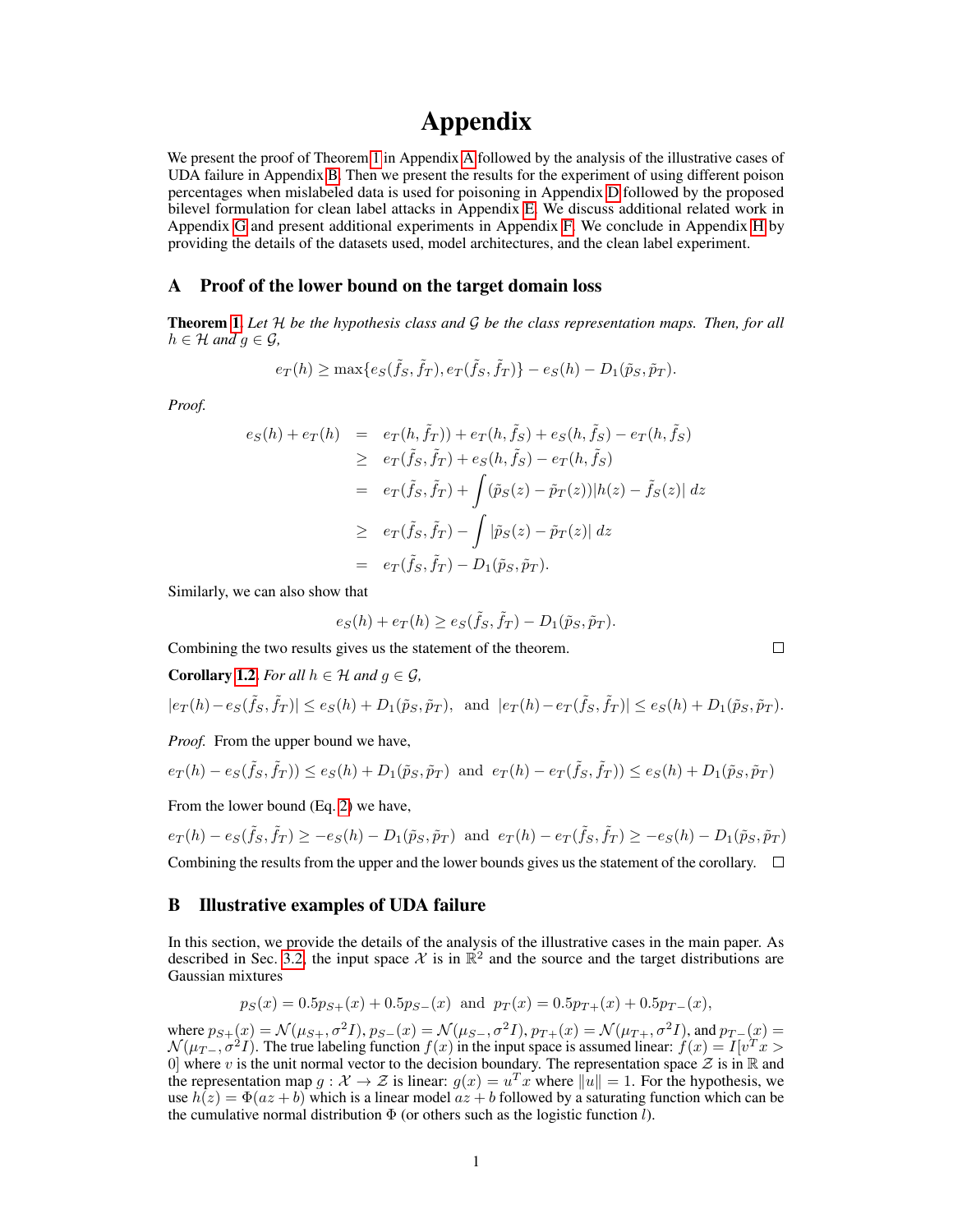<span id="page-1-3"></span>

Figure 8: This figure provides a visual help for deriving the induced labeling function  $\tilde{f}(z)$  in Eq. [5.](#page-1-0) u is the direction of the 1-D projection  $g(z) = u^T x$ , v is the direction of the labeling function  $\hat{f}(x)$ in the input space where we assumed  $f(x) = I[v^T x > 0]$ , and q is the intersection of the two lines  $v^T x = 0$  and  $u^T (x - z u) = 0$  projected along the  $u^{\perp}$  direction. Evaluating Eq. [6](#page-1-1) using the help of this figure results in Eq.  $\acute{7}$ .

The representation map g induces the distributions  $\tilde{p}(z)$  over  $\mathcal Z$  as

<span id="page-1-0"></span>
$$
\tilde{p}_S(z) = 0.5 \mathcal{N}(u^T \mu_{S+}, \sigma^2) + 0.5 \mathcal{N}(u^T \mu_{S-}, \sigma^2)
$$
, and  
\n $\tilde{p}_T(z) = 0.5 \mathcal{N}(u^T \mu_{T+}, \sigma^2) + 0.5 \mathcal{N}(u^T \mu_{T-}, \sigma^2)$ .

The map g also induces the labeling function  $\tilde{f}(z)$  on Z defined as  $\tilde{f}(z) = E_{\mathcal{D}}[f(x)|g(x) = z]$  [\[2\]](#page--1-4). Computing this quantity can be complex in general but is relatively straightforward for a mixture of Gaussians and a simple half-space labeling function  $f(x)$ . Following the definition, we have

$$
\tilde{f}(z) = E_{\mathcal{D}}[f(x)|g(x) = z] = \int_{\mathcal{Z}} f(x) I[u^T x = z] p(x|z = g(x)) dx.
$$
 (5)

In our example, the integral  $\int_{\mathbb{R}^2} \cdot dx$  can be decomposed into  $\int_{-\infty}^{\infty} \int_{-\infty}^{\infty} \cdot dz dw$  where z and w are the coordinates along the rotated axes u and  $u^{\perp}$  (see Fig. [8\)](#page-1-3).

We therefore have

<span id="page-1-2"></span><span id="page-1-1"></span>
$$
\tilde{f}(z) = \int_{-\infty}^{\infty} \int_{-\infty}^{\infty} I[v^T x > 0] I[u^T x = z] p(x|z = g(x)) dz dw
$$
  
\n
$$
= \int_{-\infty}^{\infty} I[v^T x > 0] (0.5 \mathcal{N}_w(\mu_+^T u_-^{\perp}, \sigma^2 I) + 0.5 \mathcal{N}_w(\mu_+^T u_-^{\perp}, \sigma^2 I)) dw.
$$
 (6)

This integral can be evaluated as

$$
\tilde{f}(z) = \begin{pmatrix}\n0.5\Phi(\frac{q-\mu_{+}^{T}u^{\perp}}{\sigma}) + 0.5\Phi(\frac{q-\mu_{+}^{T}u^{\perp}}{\sigma}) & \text{if } v^{T}u^{\perp} < 0 \\
0.5[1 - \Phi(\frac{q-\mu_{+}^{T}u^{\perp}}{\sigma})] + 0.5[1 - \Phi(\frac{q-\mu_{+}^{T}u^{\perp}}{\sigma})] & \text{if } v^{T}u^{\perp} > 0 \\
0.5(1 + sign(z)) & \text{if } v^{T}u^{\perp} = 0 \text{ and } v^{T}u > 0 \\
0.5(1 - sign(z)) & \text{if } v^{T}u^{\perp} = 0 \text{ and } v^{T}u < 0\n\end{pmatrix} \tag{7}
$$

where  $\Phi$  is the cumulative normal distribution and q is the intersection of the two lines  $v^T x = 0$  and  $u<sup>T</sup>(x - zu) = 0$  projected along the  $u<sup>\perp</sup>$  direction. More concretely,

$$
q = \frac{u_1v_1 + u_2v_2}{u_1v_2 - u_2v_1}z
$$

where  $u = [u_1, u_2]^T$  and  $v = [v_1, v_2]^T$ .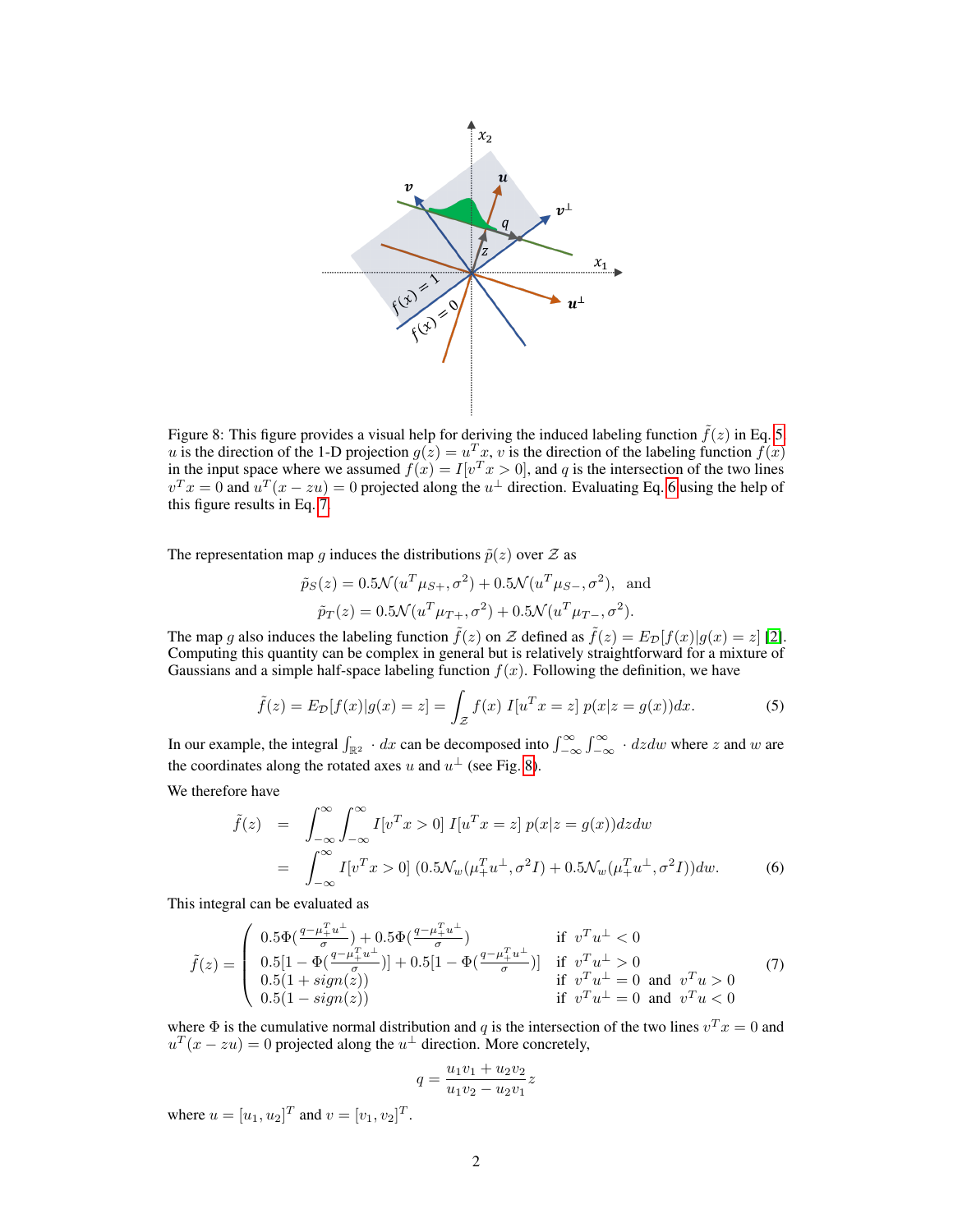The UDA minimization problem is

<span id="page-2-0"></span>
$$
\min_{u,a,b} e_S(h) + \lambda D(\tilde{p}_S, \tilde{p}_T) + \eta (||u||^2 - 1)^2,
$$
\n(8)

where the last term was added to enforce  $||u|| = 1$ . For differentiability, we consider the squared loss instead of the absolute loss:

$$
e_S(h) = E_S[(\Phi(az+b) - \tilde{f}_S(z))^2] = \int_{\mathbb{R}} \tilde{p}_S(z) (\Phi(az+b) - \tilde{f}_S(z))^2 dz
$$

and also

$$
D(\tilde{p}, \tilde{p}') = \int_{\mathbb{R}} (\tilde{p}(z) - \tilde{p}'(z))^2 dz.
$$

The expectation in  $e_S(h)$  can only be computed numerically due to the complex formula for  $\hat{f}(z)$ . On the other hand, the mismatch loss is

$$
D(\tilde{p}_S(z), \tilde{p}_T(z)) = \int_{\mathbb{R}} (\tilde{p}_S(z) - \tilde{p}_T(z))^2 dz
$$
  
= 
$$
\int_{\mathbb{R}} \left(\frac{0.5}{2\pi\sigma^2}\right)^2 \left[e^{-\frac{(z-u^T\mu_S+)^2}{2\sigma^2}} + e^{-\frac{(z-u^T\mu_S-)^2}{2\sigma^2}} - e^{-\frac{(z-u^T\mu_T+)^2}{2\sigma^2}} - e^{-\frac{(z-u^T\mu_T-)^2}{2\sigma^2}}\right]^2 dz,
$$

which can be computed either numerically or analytically.

The three cases explained in the main paper are as follows:

Case  $1: \mu_{S+} = [-1, 1]^T$ ,  $\mu_{S-} = [-1, -1]^T$ ,  $\mu_{T+} = [1, 1]^T$ ,  $\mu_{T-} = [1, -1]^T$ ,  $v_S(x) = v_T(x)$  $[0,1]^T$ ,  $\lambda = 10^{-1}$ 

Case 2: 
$$
\mu_{S+} = [-1, 1]^T
$$
,  $\mu_{S-} = [-1, -1]^T$ ,  $\mu_{T+} = [1, -1]^T$ ,  $\mu_{T-} = [1, 1]^T$ ,  $v_S(x) = -v_T(x) = [0, 1]^T$ ,  $\lambda = 10^{-1}$ 

Case 3: 
$$
\mu_{S+} = [0, 1]^T
$$
,  $\mu_{S-} = [0, -1]^T$ ,  $\mu_{T+} = [-1, 0]^T$ ,  $\mu_{T-} = [1, 0]^T$ ,  $v_S(x) = [0, 1]^T$ ,  $v_T(x) = [-1, 0]^T$ ,  $\lambda = 10^{-2}$ 

The other shared parameters are  $\sigma = 1$  and  $\eta = 10$ . The  $\lambda$  determines the optimal tradeoff between  $E_s$  and  $D$  in Eq. [8.](#page-2-0)

We solve Eq. [8](#page-2-0) numerically using *scipy.optimize.minimize(method='Nelder-Mead')* function which is stable even if the cost function may be non-differentiable. Starting from random initial conditions and running until convergence, the solution u for both Case 1 and Case 2 converges to  $[0, 1]^T$ .

For Case 1 (favorable case), we get  $\max\{e_S(\tilde{f}_S, \tilde{f}_T), e_T(\tilde{f}_S, \tilde{f}_T)\}$  < 10<sup>-3</sup> and  $e_T(h)$  < 10<sup>-3</sup> which shows UDA was successful.

For Case 2 (unfavorable case), we get  $\max\{e_S(\tilde{f}_S, \tilde{f}_T), e_T(\tilde{f}_S, \tilde{f}_T)\} > 0.99$  and  $e_T(h) > 0.99$ which shows UDA was unsuccessful.

For Case 3 (ambiguous case), there is an almost equal chance of u converging to  $[-0.70, 0.72]^{T}$ or  $[0.70, 0.72]^T$ . For the former, we get  $\max\{e_S(\tilde{f}_S, \tilde{f}_T), e_S(\tilde{f}_S, \tilde{f}_T)\} < 10^{-4}$  and  $e_T(h) < 10^{-3}$ where UDA is successful. For the latter, we get  $\max\{e_S(\tilde{f}_S, \tilde{f}_T), e_S(\tilde{f}_S, \tilde{f}_T)\}\approx 0.33$  and  $e_T(h) \approx$ 0.33 where UDA has failed.

## C Details of the figures explaining the effect of poisoning on UDA methods

As illustrated in Case 3 of Fig. [1](#page--1-5) in Sec. [3.2,](#page--1-3) UDA methods can be fooled into producing a representation that causes a large error on the target domain with a small amount of poisoned data. The simplest successful poisoning attack to fool UDA methods was shown in Sec. [4.1](#page--1-6) (wrong-label incorrect-domain poisoning). In this attack, we added mislabeled data (wrong-label) from the target domain into the source data (incorrect-domain). The left part of Fig. [4](#page--1-7) shows this setting. The right part of Fig. [4](#page--1-7) shows how the representation learned from discriminator-based UDA methods aligns the incorrect classes closer than the correct ones. Due to the lack of target domain labels, the loss of the discriminator is minimized as long as the green and blue blobs align, regardless of their labels. But to minimize the classification loss on the source domain the representation must classify the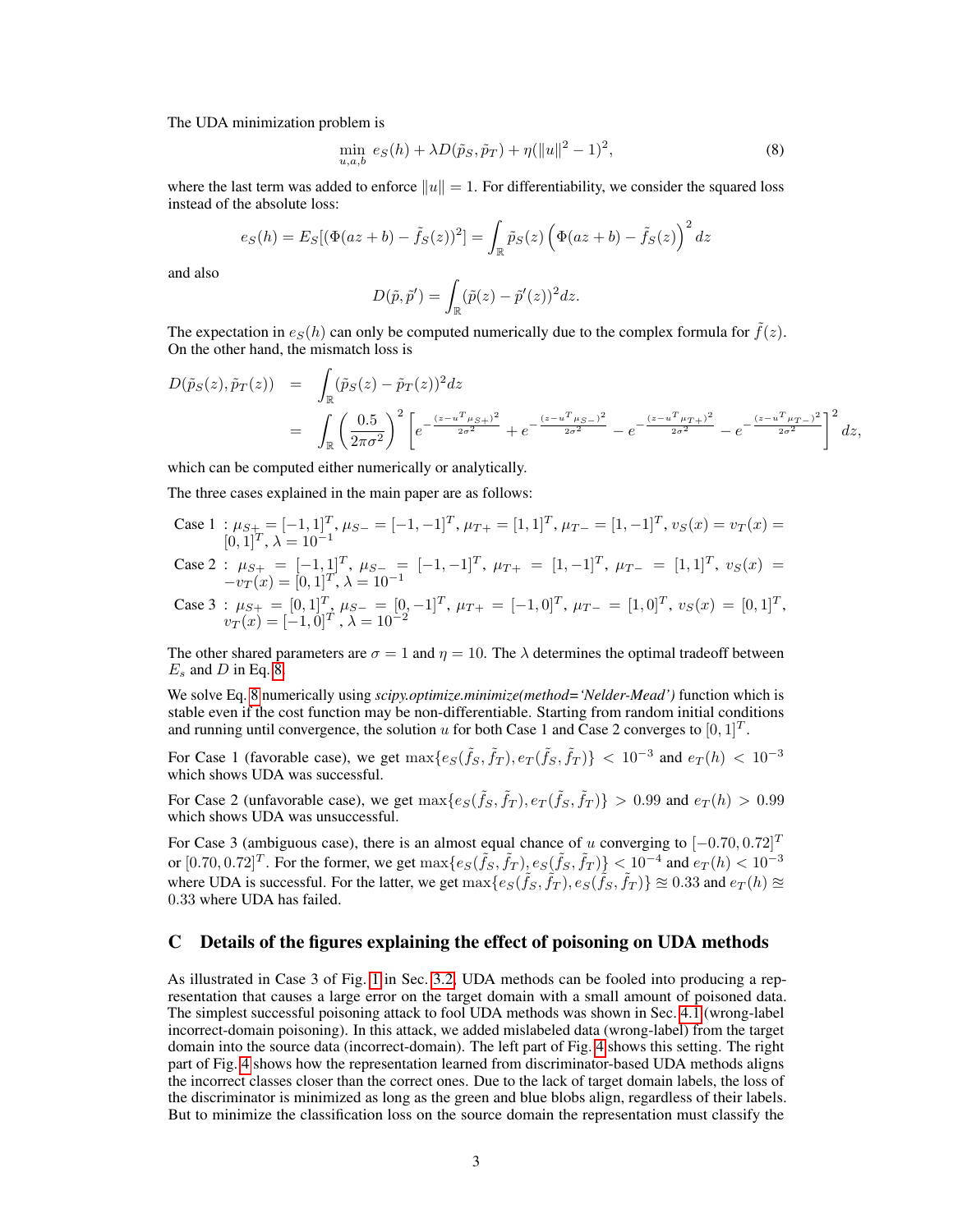<span id="page-3-1"></span>Table 4: Effect of using different percentages of wrong-label incorrect-domain poisoned data on the target domain accuracy when training UDA methods on poisoned source domain data on the Digits tasks (mean $\pm$ s.d. of 5 trials).

|                               | <b>DANN</b>                        |                           | CDAN                             |                                           | MCD                                |                                           | <b>SSL</b>                |                           |
|-------------------------------|------------------------------------|---------------------------|----------------------------------|-------------------------------------------|------------------------------------|-------------------------------------------|---------------------------|---------------------------|
| Poison $_{\text{target}}$ (%) | $MNIST \rightarrow$<br><b>USPS</b> | $USPS \rightarrow M NIST$ | $MNIST \rightarrow \text{IISPS}$ | $^{11}$ SPS $\rightarrow$<br><b>MNIST</b> | $MNIST \rightarrow$<br><b>USPS</b> | $^{11}$ SPS $\rightarrow$<br><b>MNIST</b> | $MNIST \rightarrow IISPS$ | $USPS \rightarrow M NIST$ |
| $0\%$ (Clean)                 | $92.17 \pm 0.73$                   | $92.73 \pm 0.71$          | $93.92 + 0.97$                   | $95.94 \pm 0.71$                          | $89.96 \pm 2.04$                   | $88.34 + 2.50$                            | $88.69 \pm 1.28$          | $82.23 \pm 1.59$          |
| 2%                            | $63.53 + 2.09$                     | $94.72 + 0.63$            | $90.54 + 0.91$                   | $88.79 + 2.34$                            | $22.74 + 2.17$                     | $51.02 + 3.57$                            | $65.88 + 2.93$            | $41.25 + 2.32$            |
| 4%                            | $28.39 + 4.78$                     | $34.25 \pm 9.53$          | $90.22 + 0.74$                   | $76.55 \pm 2.25$                          | $2.37 + 1.41$                      | $16.66 + 4.73$                            | $30.82 + 1.28$            | $28.60 + 2.16$            |
| 6%                            | $7.32 + 4.78$                      | $12.96 \pm 7.33$          | $42.86 \pm 5.09$                 | $8.61 \pm 4.77$                           | $2.56 \pm 0.97$                    | $4.64 \pm 1.34$                           | $21.29 + 2.51$            | $18.89 \pm 1.11$          |
| 8%                            | $0.97 + 0.44$                      | $1.63 \pm 0.41$           | $7.02 + 3.88$                    | $5.35 \pm 0.94$                           | $7.04 + 0.25$                      | $4.43 \pm 1.76$                           | $10.84 + 1.52$            | $11.11 \pm 2.74$          |
| 10%                           | $0.97 + 0.53$                      | $5.83 \pm 0.82$           | $1.92 + 0.42$                    | $2.96 \pm 0.71$                           | $0.66 + 0.16$                      | $2.07 \pm 0.69$                           | $7.76 \pm 1.52$           | $9.88 \pm 1.07$           |

poison data correctly. This forces the representation of wrong source and target domain classes to be closer than the correct ones. As a result of this, the source classification loss and domain mismatch loss are minimized but the learned representation still incurs a large target domain error. This is exactly what Case 3 (right) of Fig. [1](#page--1-5) illustrated. The t-SNE embeddings in Fig. [2](#page--1-5) confirm this on real datasets where representations are learned using popular discriminator-based UDA methods.

To make the poisoning attacks harder to detect we used watermarking-based attacks using poison data that has some features of the target data but still looks like the source data (Fig. [10\)](#page-7-1). This setting is illustrated in the left part of Fig. [5.](#page--1-8) The right part of Fig. [5](#page--1-8) shows how discriminatorbased UDA methods are fooled into producing a representation that fails to generalize on the target domain. Similar to the previous case of wrong-label incorrect-domain poisoning discriminator is optimal when the green and blue blobs align. However, since the poison data has incorrect labels the source classification loss prefers to align it with the wrong class (poison data labeled as  $+$  is aligned with source class with label +). Due to the presence of target features in the poison data (due to watermarking) the representation moves the target domain data closer to the poison data leading to an alignment of wrong source and target domain classes. As the percentage of watermarking increases the poisoning attack becomes more successful (Table [3\)](#page--1-5) indicating that target domain data is being aligned to wrong source domain classes similar to the poison data. Fig. [9](#page-4-2) ((a) and (b)) demonstrate this effect on popular discriminator-based UDA methods.

To make our attack even stealthier, we consider the effect of using correctly labeled poisoned data on the UDA methods. We generate such poison data by solving a computationally efficient version of the bilevel problem (Eq. [9\)](#page-4-3), as shown in Eq. [4.](#page--1-9) The left part of Fig. [6](#page--1-10) illustrates the poison data generated by solving Eq. [4.](#page--1-9) The poison data specifically targets a particular target domain test point (shown in purple). Since the poison data is close in the representation space to the target domain test point, UDA methods align it closer to the class of the poison data. This leads to misclassification of the test point. Since the poison data is crafted for a specific test point, they don't have much effect on the entire target domain data. The right part of Fig. [6](#page--1-10) illustrates this effect and shows that clean labeled poison data can also successfully hurt the performance of UDA methods.

# <span id="page-3-0"></span>D Effect of poison percentage on attack success with mislabeled poison data

In this section, we evaluate the effect of using different poison percentages on attack success when mislabeled data is used for poisoning. As can be seen in Tables [1](#page--1-11) and [2,](#page--1-5) the success of wrong-label clean-domain poisoning with 10% poisoned data is very limited. Thus, here we only focus on using a smaller poison percentage to study the attack success of wrong-label wrong-domain poisoning. The results of the experiment are summarized in Table [4.](#page-3-1) For all tasks, the presence of only 6% poison data causes a significant decrease in the target domain accuracy. When the poison percentage is decreased further to only 2% we still see a drop of at least 20% in the target accuracy for all methods except CDAN[\[18\]](#page--1-12). The use of a conditional discriminator provides CDAN this robustness. However, the success of CDAN is dependent on the quality of the pseudo-labels from the classifier on the target domain data. Good pseudo-labels provide CDAN a positive reinforcement to align correct source and target domain classes. Thus, leading to a failure of poisoning. However, as the percentage of poisoned data increases, the classifier begins to easily classify the target domain data into labels intended by the attacker, deteriorating the quality of the pseudo-labels. This provides a negative reinforcement to CDAN causing it to align wrong classes from the source and the target domain. As a result, the poisoning attack becomes successful. Thus, for wrong-label wrong-domain poisoning, increasing the percentage of poison data gradually drives UDA methods from the case favorable to UDA to the unfavorable one.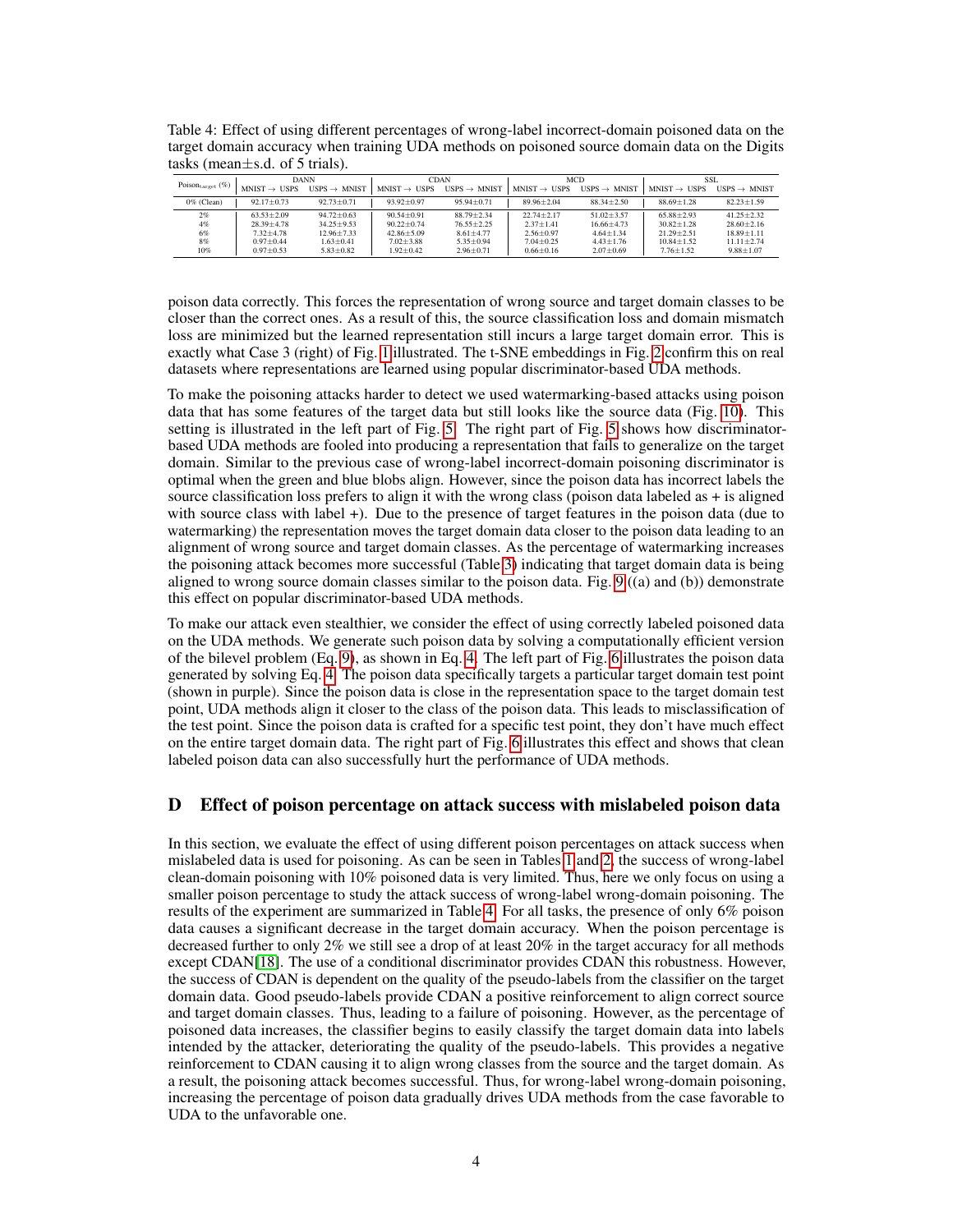<span id="page-4-2"></span>

Figure 9: (Best viewed in color). t-SNE embedding of the data in the representation space (for MNIST  $\rightarrow$  USPS task) learned using DANN, CDAN, MCD, and SSL on source domain data poisoned with watermarked ( $\alpha = 0.3$ ) data. Successful poisoning aligns the wrong classes for discriminator-based approaches, as seen in (a) with DANN. Poisoning fails against CDAN because of the pseudo-labels being correct on the target data (b). For MCD, we see 20 distinct clusters highlighting the failure of the method at detecting and aligning target domain data (c). For SSL, the poison data has prevented the correct classes from having very similar representations (d). The failure of most UDA methods with a small amount of watermarked data makes our attack practical and raises serious concerns about the success of these methods.

# <span id="page-4-0"></span>E Bilevel formulation for clean-label attacks

In this section, we present the bilevel formulation for a clean-label data poisoning attack against UDA methods. Let  $u = \{u_1, ..., u_n\}$  denote the poisoned data and  $\hat{\mathcal{D}}^{\text{val}_{\text{target}}}$  $\{(x_i^{\text{val}_\text{target}}, y_i^{\text{val}_\text{target}})\}_{i=1}^{N_\text{val}_\text{target}}$ , be a small set of labeled target domain data accessible to the attacker. To ensure a clean label, each poison point  $u_i$  must have a bounded perturbation from a base point  $x_i^{\text{base}}$  i.e,  $\|u_i - x_i^{\text{base}}\| = \|\delta_i\| \leq \epsilon$  and has label of the base i.e.,  $y_i^{\text{base}}$ . Thus,  $\hat{\mathcal{D}}^{\text{poison}} = \{(u_i, y_i^{\text{base}})\}_{i=1}^{N_{\text{poison}}}$ . The clean-label poison data u is such that when the victim uses  $\hat{\mathcal{D}}^{\text{source}} \cup \hat{\mathcal{D}}^{\text{poison}}$  and  $\hat{\mathcal{D}}^{\text{target}}$  for UDA, the accuracy on  $\hat{\mathcal{D}}^{\text{val}_{\text{target}}}$  is minimized. The bilevel formulation for this attack is as follows:

<span id="page-4-3"></span>
$$
\max_{u \in \mathcal{U}} \ \mathcal{L}(\hat{\mathcal{D}}^{\text{val}_{\text{target}}}; \theta^*) \ \text{ s.t. } \ \theta^* = \arg\min_{\theta} \ \mathcal{L}_{\text{UDA}}(\hat{\mathcal{D}}^{\text{clean}} \bigcup \hat{\mathcal{D}}^{\text{poison}}, \hat{\mathcal{D}}^{\text{target}}; \theta). \tag{9}
$$

The solution to the lower-level problem  $\theta^*$  are the parameters of the generator and the classifier learned from using a UDA method on the poisoned source domain data and unlabeled target domain data. Solving bilevel optimization problems [\[11,](#page--1-13) [23,](#page--1-14) [24\]](#page--1-15) to generate clean-label poison data has previously been shown to be effective. We used an alternating optimization to avoid the computational complexity of solving the bilevel optimization (Eq. [4\)](#page--1-9). However, we believe the attack success can be boosted by solving the bilevel formulation proposed in Eq. [9](#page-4-3) and is left for future work.

### <span id="page-4-1"></span>F Additional experiments

## F.1 Effect of changing the percentage of poison data and divergence between the domains

We use a simple two moons dataset to illustrate the effect of changing both the poison percentage and the divergence between the two domains. The target domain data is the translated version of the source domain data along the x-axis. The amount of translation is used to measure the divergence between the source and the target domains. For this experiment, we use mislabeled target domain data as our poison points. This is referred to as wrong-label incorrect-domain poisoning in the main paper. The results of this experiment are present in Table [5.](#page-5-0) Consistent with the results present in rows marked with Poison\_target of Table 1 and 2 of the main paper and Table [4,](#page-3-1) we see that increasing the divergence between the source and target domains makes it easy to poison UDA methods with small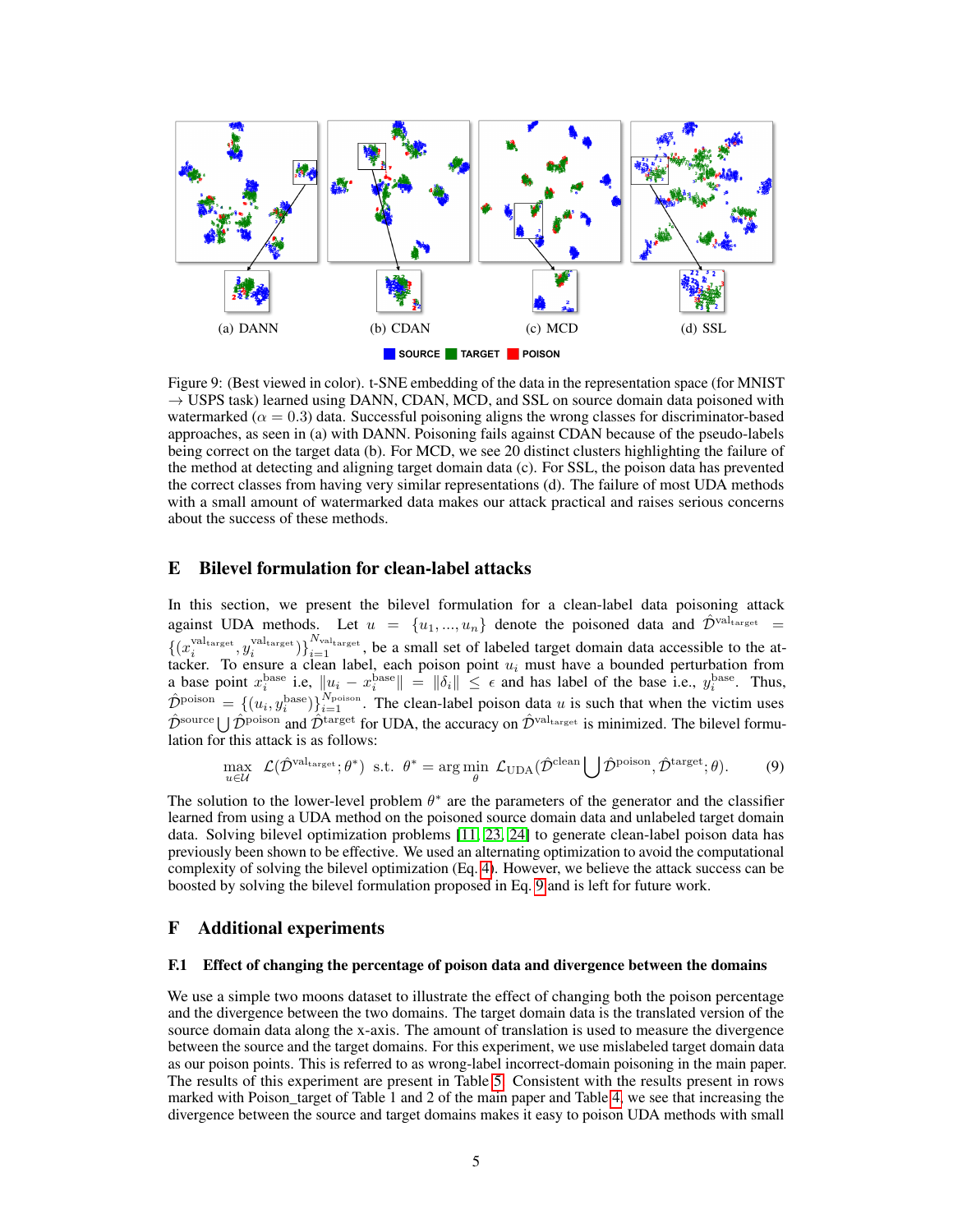| Method      | Dataset           |                  | Target domain accuracy(%)<br>$D=0.25$<br>$D=0.5$<br>$D=0.75$ |                  |  |  |
|-------------|-------------------|------------------|--------------------------------------------------------------|------------------|--|--|
| Source Only | Clean             | $99.60 + 0.01$   | $87.92 + 0.96$                                               | $68.4 + 0.13$    |  |  |
|             | Poisoned $(5\%)$  | $79.76 + 2.94$   | $55.24 + 4.42$                                               | $59.44 + 2.77$   |  |  |
|             | Poisoned $(10\%)$ | $53.16 + 2.44$   | $46.52 + 3.51$                                               | $42.56 + 2.65$   |  |  |
| <b>DANN</b> | Clean             | $98.48 + 1.45$   | $97.24 + 1.27$                                               | $71.80 + 3.92$   |  |  |
|             | Poisoned $(5\%)$  | $95.36 + 2.54$   | $83.08 + 1.43$                                               | $62.72 + 3.63$   |  |  |
|             | Poisoned $(10\%)$ | $85.52 + 10.1$   | $65.56 + 8.44$                                               | $40.92 + 5.97$   |  |  |
| <b>CDAN</b> | Clean             | $100+0.0$        | $94.52 + 1.31$                                               | $76.08 + 4.49$   |  |  |
|             | Poisoned $(5\%)$  | $91.36 + 2.98$   | $77.48 + 6.23$                                               | $64.28 + 4.95$   |  |  |
|             | Poisoned $(10\%)$ | $87.12 + 1.35$   | $73.16 + 0.81$                                               | $46.04 + 8.73$   |  |  |
| <b>MCD</b>  | Clean             | $100+0.0$        | $91.88 + 2.35$                                               | $69.28 + 2.77$   |  |  |
|             | Poisoned $(5%)$   | $79.68 + 5.52$   | $70.48 + 10.69$                                              | $58.88 + 9.96$   |  |  |
|             | Poisoned (10%)    | $65.81 \pm 2.66$ | $44.28 + 5.73$                                               | $40.96 \pm 16.4$ |  |  |

<span id="page-5-0"></span>Table 5: Effect of using different percentages of wrong-label incorrect-domain poisoned data on the target domain accuracy when the divergence (D) between the source and target domain is changed. (mean $\pm$ s.d. of 5 trials).

<span id="page-5-1"></span>Table 6: Decrease in the target domain accuracy for DAN trained on poisoned source domain data (with poisons sampled from the target domain) compared to accuracy attained with clean data on the Office tasks (mean±s.d. of 3 trials).

|                    |        |       | Dataset $A \rightarrow D$ $A \rightarrow W$ $D \rightarrow A$ $D \rightarrow W$ $W \rightarrow A$ $W \rightarrow D$ |      |      |
|--------------------|--------|-------|---------------------------------------------------------------------------------------------------------------------|------|------|
| Clean $\vert$ 82.3 | - 80.1 | -68.9 | 98.0                                                                                                                | 66.1 | 99.0 |
| Poisoned 59.8      | 51.4   | 6.7   | 53.7                                                                                                                | 7.6  | 79.9 |

amounts of poisoned data. Moreover, at a fixed divergence level increases the amount of poisoned data leads to a larger drop in the target domain accuracy.

Effect of poisoning on [\[17\]](#page--1-16): Following the original and follow-up works on MMD [\[6\]](#page--1-17), we also evaluated the effect of our poisoning attacks against this method using the Office-31 dataset. The results of poisoning on DAN (Table [6\)](#page-5-1) with 10% mislabeled target domain data, consistent with the other results shown in Table [2](#page--1-5) of the main paper, demonstrate the effectiveness of our poisoning attack against this method. We used the Pytorch version of the implementation for DAN available from the official code [\[6\]](#page--1-17) to generate these results.

Effect of poisoning on [\[30\]](#page--1-18): Here we present the results of our poisoning attack against the DIRT-T method proposed by [\[30\]](#page--1-18), using the Digits dataset. This method uses virtual adversarial training and conditional entropy minimization whose effectiveness is contingent on the quality of the pseudolabels of the target domain data. In the main paper, we presented results of using a similar method, CDAN[\[18\]](#page--1-12), which relied on the idea of using pseudo-labels for the target domain data in the discriminator. Consistent with our results of CDAN presented in Table [1,](#page--1-11) we see our poisoning attacks (Table [7\)](#page-5-2) are effective at reducing the target domain accuracy obtainable by using the DIRT-T method. We used 10% mislabeled target domain data as our poisons (same as that used in Table [1\)](#page--1-11) and used a similar setting to the official implementation of the paper for our evaluation.

<span id="page-5-2"></span>Table 7: Decrease in the target domain accuracy for DIRT-T trained on poisoned source domain data (with poisons sampled from the target domain) compared to accuracy attained with clean data on the Digits tasks (mean±s.d. of 5 trials).

| Data     | $SVHN \rightarrow MNIST$ | $MNIST \rightarrow MNIST \ M \quad MNIST \rightarrow USPS \quad USPS \rightarrow MNIST$ |                |                |
|----------|--------------------------|-----------------------------------------------------------------------------------------|----------------|----------------|
| Clean    | $92.45 + 0.46$           | $91.41 + 0.16$                                                                          | $98.15 + 0.28$ | $98.13 + 0.09$ |
| Poisoned | $0.09 + 0.02$            | $0.37 + 0.01$                                                                           | $4.62 + 4.33$  | $0.31 + 0.24$  |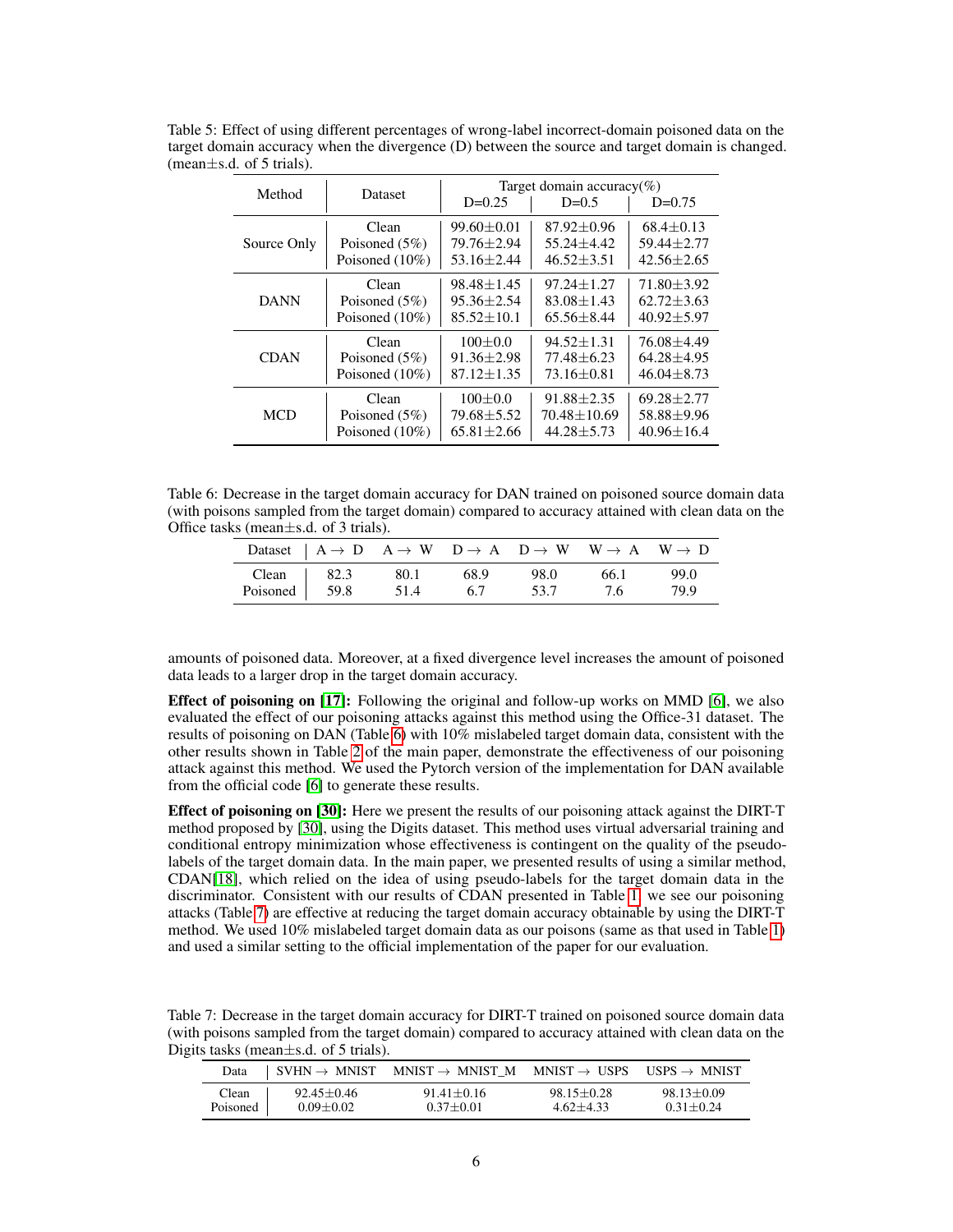<span id="page-6-1"></span>Table 8: Decrease in the target domain accuracy for CYCADA trained on poisoned source domain data (with poisons sampled from the target domain) compared to accuracy attained with clean data on the Digits tasks (mean±s.d. of 5 trials).

| Method                                                      | $SVHN \rightarrow MNIST$     | $MNIST \rightarrow USPS$       | $USPS \rightarrow MNIST$     |
|-------------------------------------------------------------|------------------------------|--------------------------------|------------------------------|
| Transformed Source Only (Clean data)                        | $74.5 + 0.3$                 | $95.6 + 0.2$                   | $96.4 + 0.1$                 |
| Feature level (Clean data)<br>Feature level (Poisoned data) | $90.4 + 0.4$<br>$84.3 + 2.3$ | $95.6 \pm 0.2$<br>$93.3 + 0.5$ | $96.5 + 0.1$<br>$60.7 + 3.5$ |

Effect of poisoning on [\[10\]](#page--1-19): This work uses a Cycle GAN coupled with a semantic loss dependent on the pseudo-labels for the target domain data, to enforce consistency of the two domains in the pixel space as well as in the representation space. When using the poisoned data to train the cycle GAN, we found that it failed to generate good transformations of the source domain. However, it could not be concluded whether the failure of cycle GAN was due to poisoning or due to hyperparameters. Thus, in our poisoning experiments, we omit the training of the cycle GAN and rely on the transformed version of the source domain images provided in the official repository. We treat these transformed images as our original source domain images. We present the results of poisoning only the feature level domain adaptation in Table [8](#page-6-1) (assuming cycle GAN is trained on clean data). The high target accuracy of training using only the transformed source domain data (transformed source only) compared to the target accuracy obtained using feature-level domain adaptation on clean data implies a high similarity between the transformed source and the target domains. Due to this high similarity between the transformed source and the target domains, our poisoning attacks (using 10% mislabeled target domain data as poisoned data) have limited effect. For USPS  $\rightarrow$  MNIST, poisoning with 10% of MNIST training data (6000 images) is comparable to the size of USPS training data (7291 images) and thus we see a significant reduction in the target domain accuracy. These results are consistent with the results presented in the main paper, especially on tasks  $W \rightarrow D$  and  $D \rightarrow W$  in Table [2,](#page--1-5) where poisoning fails since the source and target domains are very similar (indicated by high source only performance).

# <span id="page-6-0"></span>G Additional related work

Previous work [\[36\]](#page--1-20), presented an information-theoretic lower bound to explain the failure of learning a domain invariant representation when marginal label distributions differ across the source and target domains. In comparison, our lower bound does not require any assumption on the data distributions. Our bound presents a necessary condition for successful learning in the UDA setting. In particular, our lower bound shows that a UDA method may succeed or fail at target generalization i.e. the term  $max (e_S(\tilde{f}_S, \tilde{f}_T), e_T(\tilde{f}_S, \tilde{f}_T))$  in our lower bound (Eq. [2\)](#page--1-2) can be small or large, even when a domain invariant representation is learnt that minimizes source error.

Unlike the bounds presented by previous works [\[36,](#page--1-20) [14\]](#page--1-21) which fail to provide insights into the behavior of UDA when marginal label distributions are the same across the two domains, our bound remains tight. In particular, the information-theoretic lower bound of [\[36\]](#page--1-20) (Theorem 4.3 of [\[36\]](#page--1-20)) becomes vacuous when  $d_{JS}(p_S^Y, p_T^Y) = 0$ . However, our lower bound will be non-vacuous in this scenario as long as UDA methods are used i.e.,  $e_S$  and  $D_1(\tilde{p}_S, \tilde{p}_T)$  are minimized. A concrete example where our bound is tighter than the bound of Theorem 4.3 of [\[36\]](#page--1-20) is their example in section 4.1 where the true target risk is 1. As discussed in their paper (last paragraph below Corollary 4.1), their lower bound on the example is vacuous and says that the target risk will be greater than 0. In comparison, our lower bound in Theorem 1 says that the target risk is greater or equal to 1 which is tighter and much more informative.

Compared to the previous work of [\[34\]](#page--1-22) which decomposed the target risk into source risk, representation conditional label divergence, and representation covariate shift and explained the reason for the failure of DANN to be its inability to account for representation conditional label divergence. Our lower bound suggests a similar explanation for the failure of DANN i.e, without access to any labeled target domain data, DANN may learn a representation that induces labeling functions  $(\tilde{f}_S)$ and  $(\tilde{f}_T$  which do not agree with each other on the source and target domains. This difference in the induced labeling functions is captured by  $max(e_S(\tilde{f}_S, \tilde{f}_T), e_T(\tilde{f}_S, \tilde{f}_T))$  term in our lower bound. Our explanation for UDA failure also extends beyond DANN as we illustrated through our data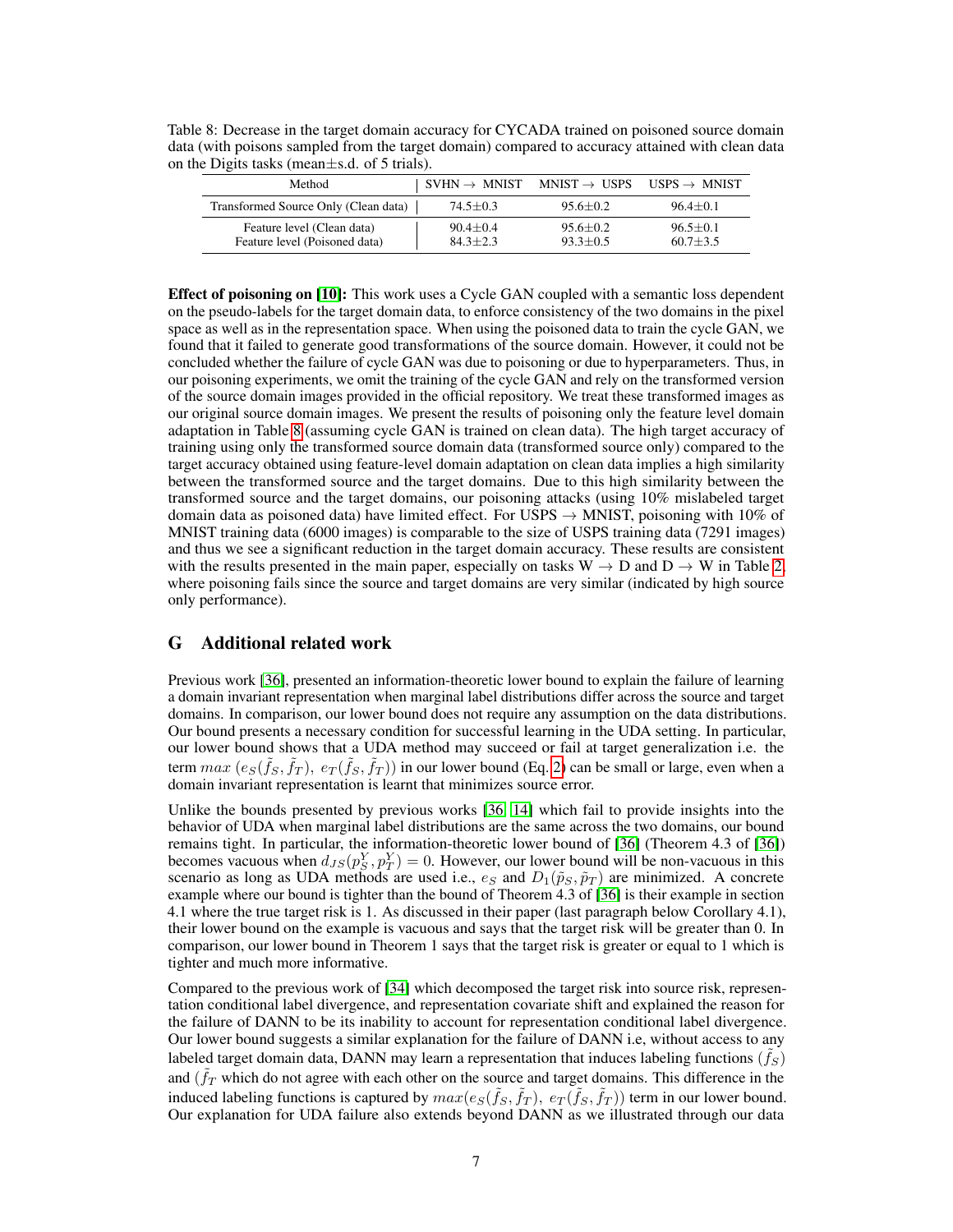poisoning attacks, which are concrete ways to lead UDA algorithms to learn a representation that incurs high error on the target domain.

## <span id="page-7-0"></span>H Details of the experiments

All codes are written in Python using Tensorflow/Keras and were run on Intel Xeon(R) W-2123 CPU with 64 GB of RAM and dual NVIDIA TITAN RTX. Dataset details and model architectures used are described below.

#### H.1 Dataset description

Here we describe the details of the datasets used for the Digits and Office-31 tasks.

Digits: For this task, we use 4 datasets: MNIST, MNIST\_M, SVHN, and USPS. We evaluate four popular tasks under this, namely, SVHN  $\rightarrow$  MNIST, MNIST  $\rightarrow$  MNIST\_M, MNIST  $\rightarrow$  USPS and USPS  $\rightarrow$  MNIST. For SVHN  $\rightarrow$  MNIST, we train on 73,257 images from SVHN and 60,000 images from MNIST while testing on 10,000 MNIST images. For MNIST  $\rightarrow$  MNIST  $\cancel{M}$ , we use 60,000 from MNIST and MNIST\_M for training and test on 10,000 MNIST images. Lastly, for MNIST  $\rightarrow$  USPS and USPS  $\rightarrow$  MNIST, we use 2,000 images from MNIST and 1,800 images from USPS for training. We test on the 10,000 MNIST images and 1,860 USPS images.

**Office-31:** The dataset contains a total of 4110 images belonging to 31 categories from 3 domains: Amazon (A), DSLR(D), and Webcam(W). We evaluate the performance of UDA on all six tasks, namely,  $A \rightarrow D$ ,  $A \rightarrow W$ ,  $D \rightarrow A$ ,  $D \rightarrow W$ ,  $W \rightarrow A$ ,  $W \rightarrow D$ .

#### H.2 Model architecture

Here we describe the model architectures used for different tasks. To fairly compare the performance of different UDA methods and eliminate the effect of architecture changes in improving the performance of different methods, we make use of similar model architectures for different methods, as described below. The effectiveness of these architectures has also been shown by previous works.

Digits: The architectures used for MNIST  $\rightarrow$  MNIST  $\rightarrow$  MNIST  $\rightarrow$  USPS and USPS  $\rightarrow$  MNIST involves a shared convolution neural network. The output of this shared network is fed into a softmax classifier and the discriminator. The architecture of the shared network consists of a convolution layer with a kernel size of 5x5, 20 filters, and ReLU activation, followed by a maxpooling layer of size 2x2. This is followed by another convolution layer with a 5x5 kernel, 50 filters, and ReLU activation followed by similar max pooling and a dropout. Then we have a fully connected layer with ReLU activation of size 500 followed by a dropout layer. For the discriminator, we use two dense layers with 500 units each followed by a ReLU and a dropout layer. This is followed by a 2 unit softmax layer. For MCD, we use the following architecture for the generator on MNIST  $\rightarrow$  MNIST M task. A convolution layer with a kernel size of 5x5, 32 filters, and ReLU activation, followed by a max-pooling layer of size 2x2. This is followed by another convolution layer with a 5x5 kernel, 48 filters, and ReLU activation followed by a similar max-pooling layer. We use 2 dense layers for the classifier with 100 units followed by ReLU activation and dropout layers. This is followed by the softmax layer. Unlike the original work MCD[\[27\]](#page--1-23), we do not use batch normalization layers in these tasks to make architectures consistent across different methods.

For SVHN  $\rightarrow$  MNIST we use the following architecture for the generator. A convolution layer with a kernel size of 5x5, 64 filters, the stride of 2 followed by batch normalization, dropout, and ReLU activation layer. This is followed by another convolution layer with a kernel size of 5x5, 128 filters, the stride of 2 followed by batch normalization, dropout, and ReLU activation layer. Then another convolution layer with a kernel size of 5x5, 256 filters, the stride of 2 followed by batch normalization, dropout, and ReLU activation layer. This is followed by a dense layer with

<span id="page-7-1"></span>

Figure 10: Watermarked poison data for MNIST  $\rightarrow$  MNIST\_M task with  $\alpha$  in {0.05, 0.10, 0.15}.

512 units followed by batch normalization, ReLU activation, and a dropout layer. We use the softmax